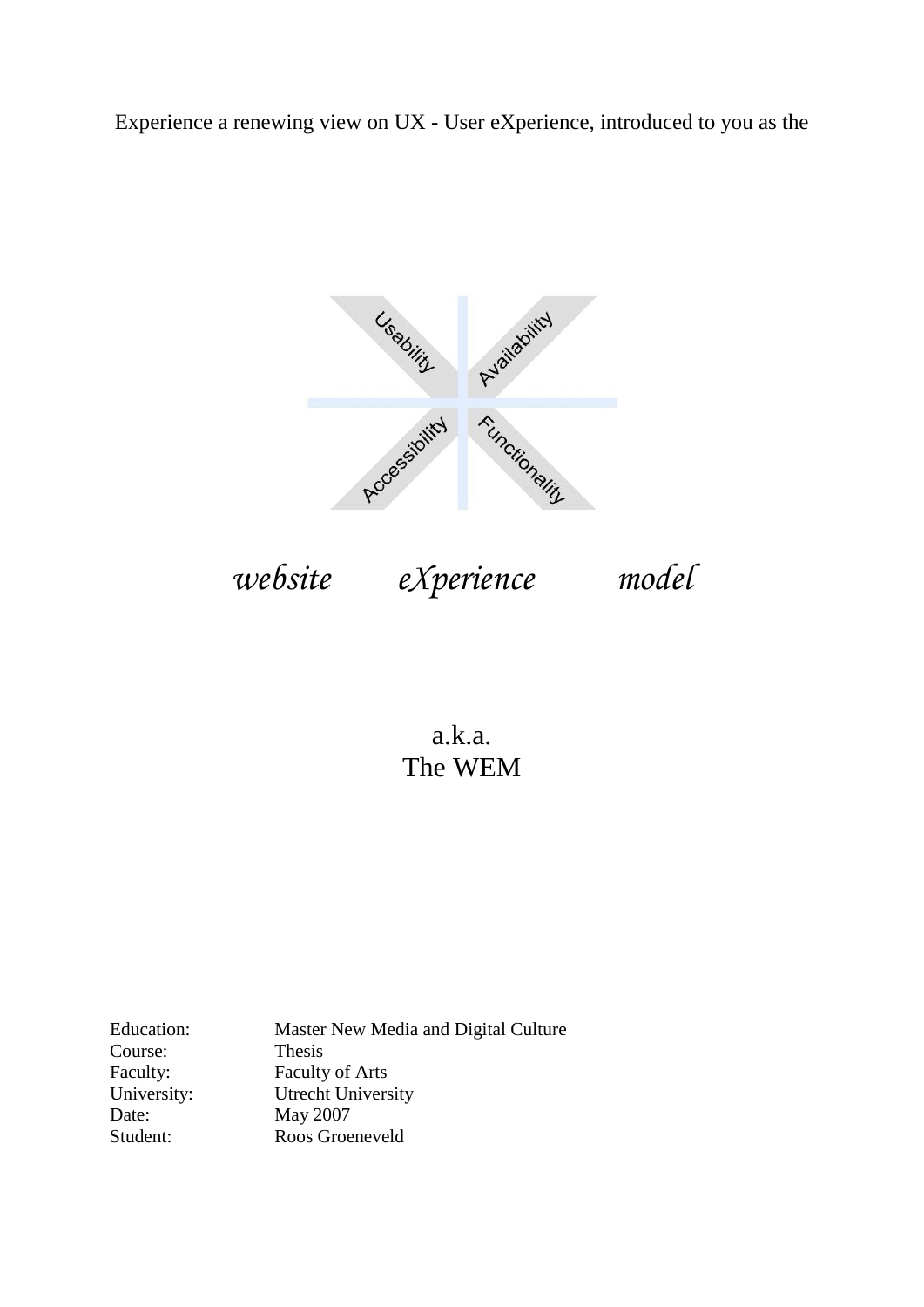**Abstract**. Understanding the website experience of website users is highly complex. In this paper different methods and models are discussed, which all have the purpose to improve website experience as perceived by the website user. During the research website usability appeared to be a returning factor in the scrutinized works, though it was used in various ways. Because of the multiple meanings of usability, extra attention is paid to the concept and an attempt is made to redefine the word. Through analysing several methods and models a new model, existing of a compilation of four different groups of factors, is proposed; the Website eXperience Model (the WEM). As a corresponding method with the WEM the Website eXperience Review (the WER) has been developed. The WEM aspires to be an all-embracing and complete model for optimal website eXperience, which is outlined in this paper.

## <span id="page-1-0"></span>**1. Introduction**

Neither utopia nor dystopia, the Internet is the expression of ourselves (Castells, 2001: 6). When the internet would be an utopia though, websites would achieve their goals completely; they would be built in a way that navigation is obvious and that all website-users experience a good usability on the website. Users could find all the things they want easily and without unnecessary searching and clicking. In an internet utopia everyone would find the websites and online products and services they want without experiencing any discomforts.

On the existing internet multiple examples can be found of why the internet is not so perfect. Some of these exist of websites where users can not find what they are looking for, where they do not know how to get back to the homepage or where they are confronted with the lack of special features to overcome personal disabilities. These imperfect websites with questionable usability skills feed the need for an accurate method to improve and create websites. With the improved websites the website experience of website users will be improved.

In this research the main question is to find out by what approaches, or with what models, a website can be made (or can be improved) so that the website experience of the user is optimal. This question is about generating recommendations in order to improve website design, for what factors influence the website experience of website users? During the research it appeared that many researchers and experts focus on one specific item, like for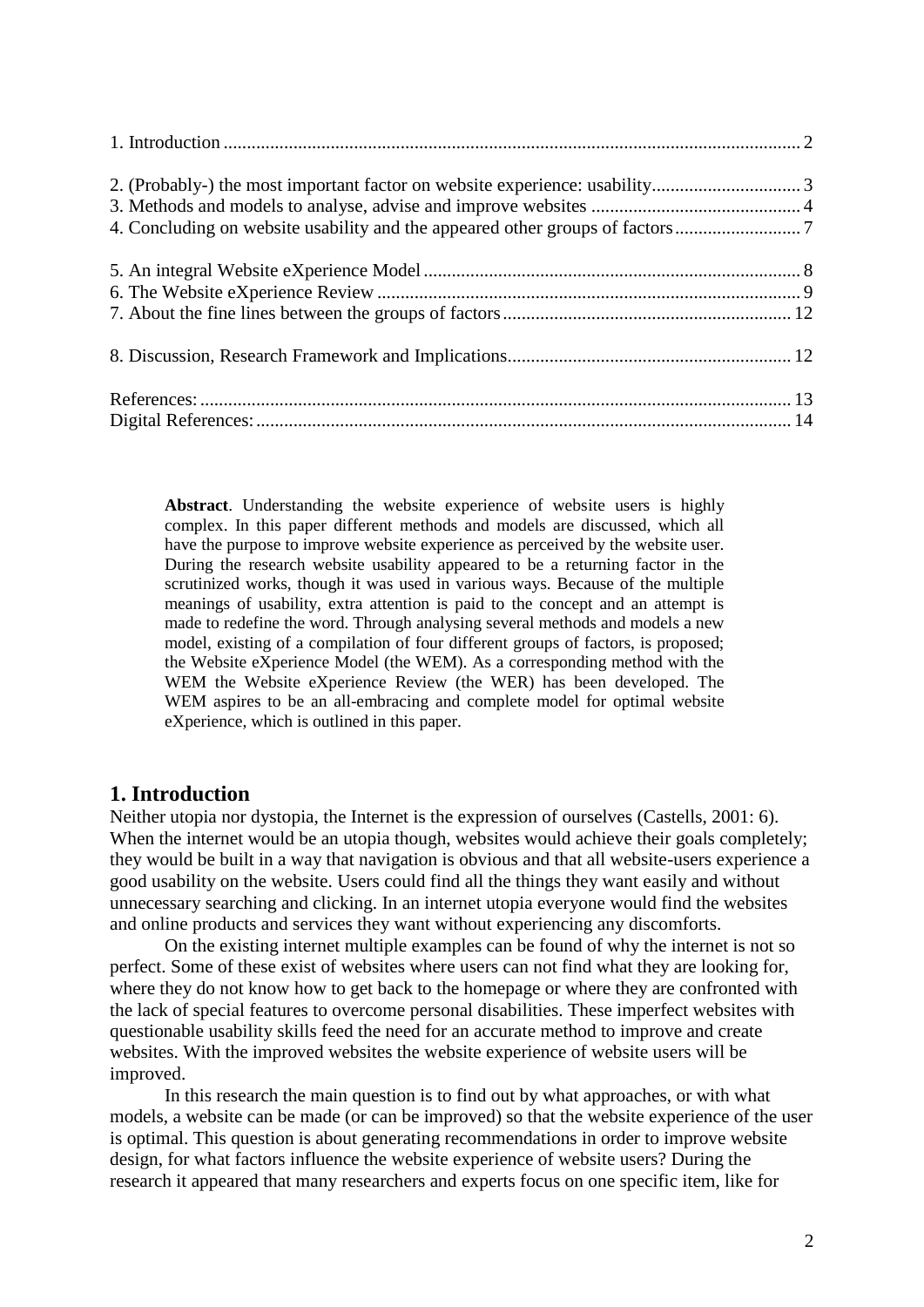example optimising the usability of a website or increasing the consumer's intention to buy. It seemed a challenge to create an all-embracing model in which not just one kind of factor is included, but to create a model in which all the various factors that affect the website experience of a website user are included. In the chapters five, six and seven this will be scrutinized further, when the Website eXperience Model (chapter five) and the corresponding method the Website eXperience Review (chapter six) are being introduced.

In chapter three certain models and methods will be discussed. The focus will continuously be on the different factors that influence the website experience of the website user. For both the models and methods, the objective is to create a new, or improved website that is optimal on certain specific levels. In this the knowledge is taken into account that an optimal website experience will count for *most* website users, because defining 'a good website' is in part dependent on personal preferences as well.

Because of the continuously returning of the concept of usability it seemed useful to investigate the concept, in which many ideas appeared to hide. For this reason extra dedication is accomplished to website usability, as a central theme in chapter two as well as while discussing the models and methods in the third chapter. In the third chapter the various ways to approach the concept will be discussed. The conclusion on the meaning of website usability will be drawn in the fourth chapter.

#### <span id="page-2-0"></span>**2. (Probably-) the most important factor on website experience: usability**

The concept of website usability is used by many researchers and often in different ways. In Dutch the word might be called a 'containerbegrip' with which is meant that the word, for it is so broad, can catch up almost everything (Knol, 2006: 7). This raises the question, what usability really is? And perhaps even more complex, what is usability not? As a beginning it is very interesting to see what certain experts have to say about it. In this chapter the view on usability by Nielsen, Krug and Flavián will be discussed. In the next chapter there will continuously be a feedback to usability as well, while discussing various methods and models.

For Nielsen website usability involves the ease with which the user can learn to manage the system and memorise the basic functions, the efficiency of design of the site, the degree of error avoidance and the general satisfaction of the user. Also, Nielsen suggested that website usability is a quality attribute that assesses how easy user interfaces are used. It seems that this definition does not give a method to acquire and or to measure this quality attribute (Nielsen, 1994).

Nielsen created the acronym Homerun to compile seven general factors that are of influence for a good website. These seven are High quality content, Often updated, Minimal download time, Ease of use, Relevance, Unique to the web and Netcentric organisational culture. Some factors are regarded to the content of a website ('high quality content,' 'often updated' and 'relevance') and some about usability ('ease of use') or technical factors ('minimal download time') (Hundepool, 2005: 32).

To Krug usability is about whether or not a website is easy enough to use and about solving problems that might cause website users grief (this he calls 'usability issues'). Also, Krug states: 'Usability really just means making sure that something works well: that a person with an average (or even below average) ability and experience can use the thing – whether it's a website, a fighter jet or a revolving door- for its intended purpose without getting hopelessly frustrated.' According to Krug, all the factors he examines and discusses in his book 'Don't make me think!" are part of website usability (Krug, 2006: 3).

As Flavián states, greater usability favours a better comprehension of the contents and tasks that the website user must realise to achieve an objective, like making an order. Also, usability is related to consumer ability to know where he or she is and what can be done where. The greater the self-confidence, the more trust the website users has in a website.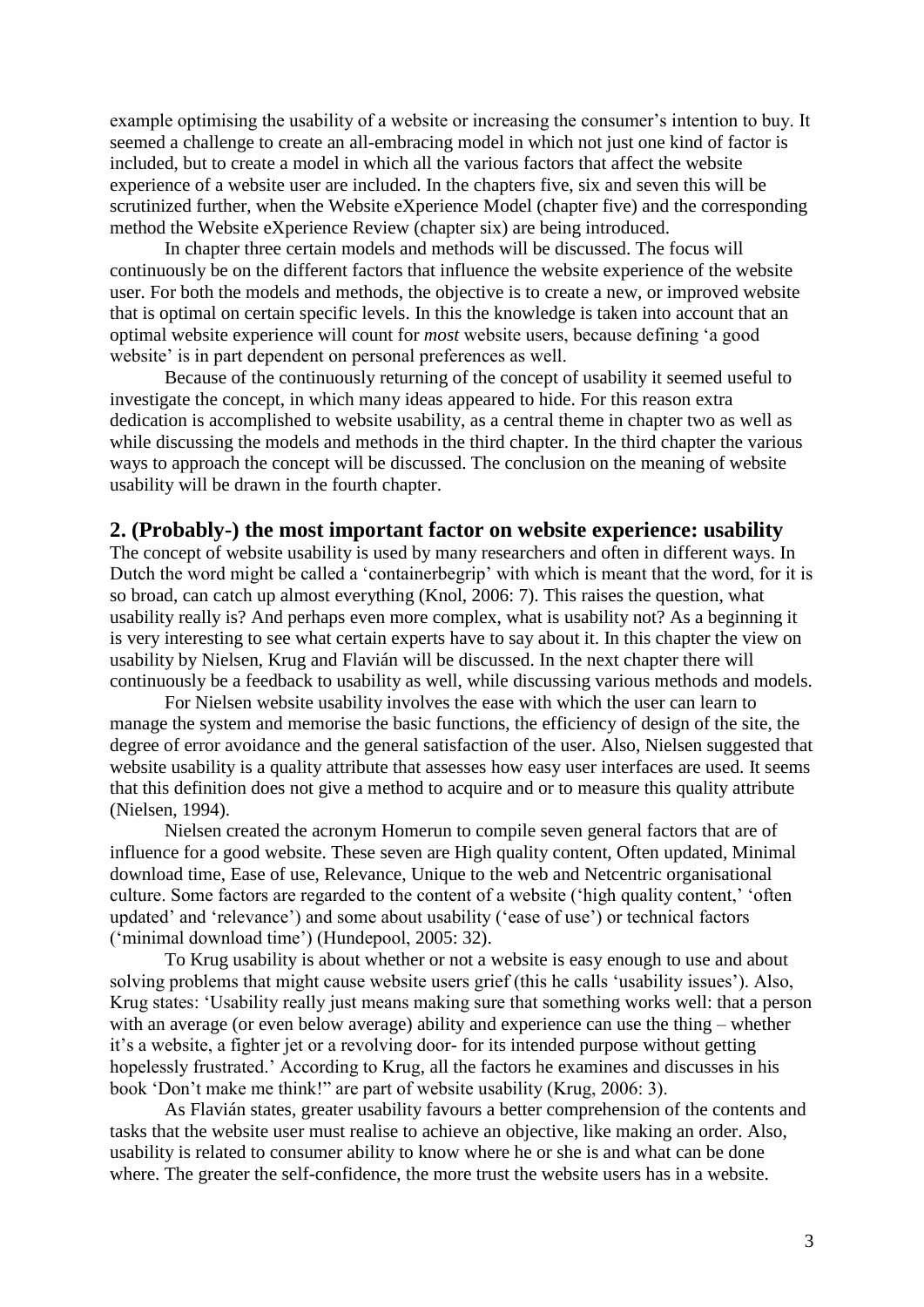Flavián states that the degree of website usability perceived by the consumer has a direct and positive influence on the degree of trust shown in that same website (Flavián, 2005: par. 3.1).

Besides usability, according to Flavián, satisfaction is also of great importance on the website experience of a website user and the level of trust in a website. Greater perceived website usability has a direct and positive influence on the degree of satisfaction of the user of that same website. The level of satisfaction experienced by a website user depends on the difference between what the website user wants and what he or she obtains. The website user will feel satisfied when he or she perceives the fulfilment of the required level of honesty and competence in the website (Flavián, 2005: par. 3.2). Like Flavian, Kim and Eom also concluded that usability is of critical importance in achieving the satisfaction of the website user (Kim and Eom, 2002: 241-251).

Next to usability and satisfaction Flavián also focuses on loyalty. On loyalty, he states that greater perceived website usability has a direct and positive influence on the degree of user loyalty to that same website. Also, website consumer trust will leads to greater consumer loyalty to that same website. To conclude he states that greater consumer satisfaction of the services offered by a website will lead to a greater degree of loyalty towards that website.

For Flavián, sole usability considers the following factors: 1. The ease of understanding the structure of a system, its functions, interface and contents observed by the user 2. Simplicity of use of the website in its initial stages 3. The speed with which the users can find the item they are looking for 4. The perceived ease of site navigation in terms of the time required and action necessary to obtain the desired results and 5. The ability of the user to control what they are doing and where they are, at any moment (Flavián, 2005: par. 5).

#### <span id="page-3-0"></span>**3. Methods and models to analyse, advise and improve websites**

Articles on website design and website experience offer many approaches to create and improve good, or better websites. Some articles are about methods to gather feedback on the website design and some are about specific models to optimise a group of specific factors. Together the accompanying researches give diverse information about website design, usability, access and other aspects that have an influence on website experience. In this chapter some important views are discussed, all with a focus on one or more specific (groups of) factors.

Ting, Kimble and Kudenko developed a method of visualizing the clickstream-data with which also recommendations for the examined website could be made. They found out that with clickstream-data, visualised by their footstep graph method, specific categories of patterns could be identified. These patterns contain information about weaknesses (and strengths) in website design. As a result the weaknesses can be identified and improved. For



Figure 1. Visualisation within a footstep graph of the need to create an upstairs pattern from a finger patter (Ting, Kimble and Kudenko, 2004: 9)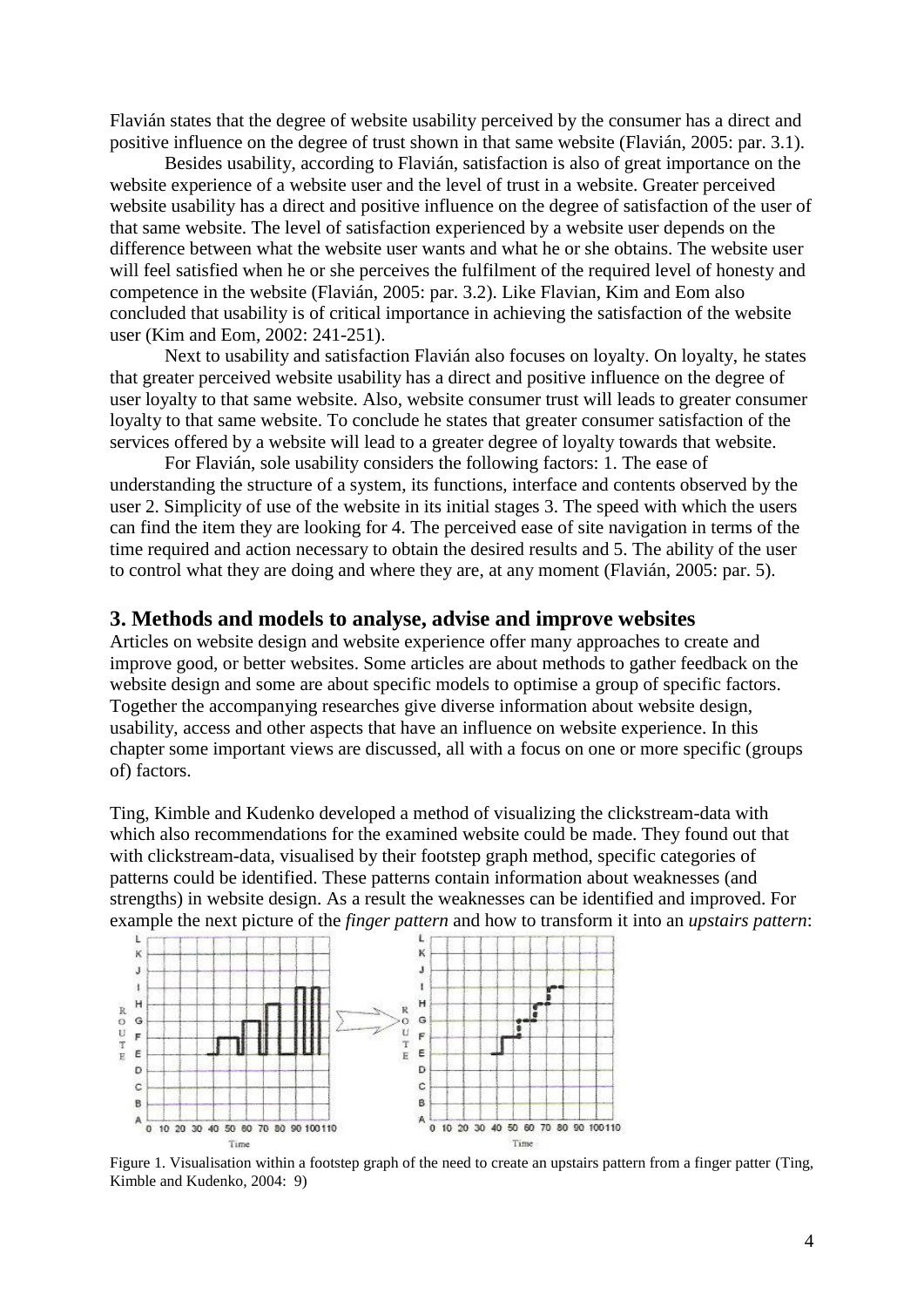With the help of the *upstairs, downstairs, mountain, valley and finger patterns* Ting, Kimble and Kudenko provide improvements for websites about for example navigation (add more links, improve (link-) terminology) and technical improvements (improve downloading time, improve the speed of the search function). They argue that with the shortest way to the destination for the website user and with the least number of annoyances that come up and when a user finds his or her destination on a website easily, the perceived website experience by the website user will be good or even optimal.

With clickstream-methods the focus is also on the factors that have an influence on the website testers experience. These are described in chapter 4 'Some interesting patterns.' When the task is completed with the corresponding *upstairs pattern*, (like in the picture above on the right) it usually means the task was completed successfully and that the testers real experience is that they feel that they have moved smoothly through the website.

In certain situations during the *upstairs pattern* the time spent between two webpages was too long. One reason for that was that 'an ambiguous link or page content makes the user confused and a long time is needed to make a decision.' Another reason for the long time spent on one page could be 'slow page downloading speed.' So advise would be to improve these problems by using clear (link-) terminology and to improve the download speed (Ting, Kimble and Kudenko, 2004).

A popular approach to gather feedback on website design and/or usability testing is to use think-aloud methods, as seen by Ting, Kimble and Kudenko, Tan & Wei and Krug (Ting, Kimble and Kudenko, 2004; Tan and Wei, 2006; Krug, 2006). George used this method to research the website of the Carnegie Mellon University Libraries. The think-aloud protocols were used to evaluate the functionality, usability, strengths and weaknesses of the site and to make recommendations for revisions. Like in the paper of Ting, Kimble and Kudenko George offers adjustments and improvements to overcome the found imperfections (George, 2005).

Some findings of Georges research were 'many students had difficulty navigating the website due to disorganized categorization: lists were sometimes unrelated items thus contributing to the confusion' and 'many students reported that the labels used on the front page did not make sense: only 40 percent of the students could correctly identify all 50 links with the content they provided.' As a result the research focused (for a significant part) on relabeling and categorization, persistent navigation using global headers and footers, site consistency and a clutter-free home page (George, 2005, 169).

The scrutinized factors that have an influence on website design and usability, as addressed in Georges research, are navigation, visual elements, search options, databases, usability and functionality. The exact meaning of these terms as used in this context were not explained in the paper, for the focus was not on the meaning of the used terms but on the process of user-testing, the results of this testing and the concrete improvements that can be made based on the research (George, 2005: 168).

One way to create a greater user experience is discussed by Hundepool and Marketingfacts, although they use different terms for it. They discuss dynamic content, or, as introduced by Research Corporation Forrester also known as '*transactive content*' (Dolberg, 1997). It is a vision on software applications for websites to combine website *content*, *trans*actions and inter*activity*. With acquired information parts of a website can be personalised, like advertisements or information blocks. This increases the personal approach and thus it will increase the website experience of the website users (Hundepool, 2005: 32).

Marketingfacts speaks in this context of a dynamic content, which is data driven. Every consumer is different, regard to preferences, plans, behaviour and/or demographics. Some websites are static and provide the same information to everybody who visits the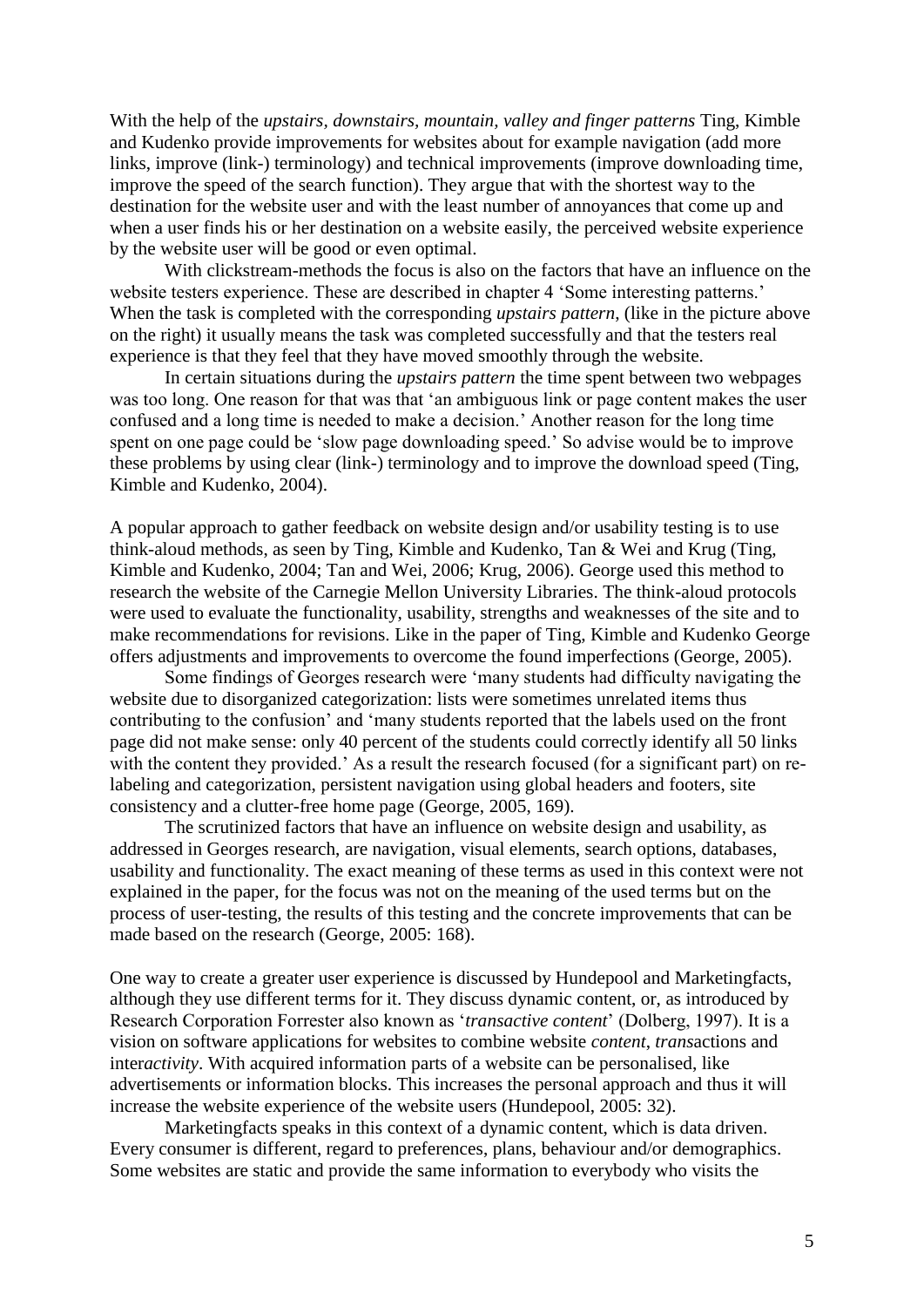website, but increasingly it is possible to create websites that are data driven. Based on the characteristics of consumers, the website can get dynamic content. So when for example somebody looks for iPod's first, the homepage can be adjust to that with, for example, more electronics than 'normally.' This way the consumer gets more interesting information offered and that way both the provider of the content and the consumer will be more satisfied, so it might create a win-win situation (Marketingfacts, 2005: 21).

A well known and often used method is about trial and error; this method is based on trying, learning and than doing it better next time. One method like this is discussed in Marketingfacts and it is about A/B testing. This is a concrete way to optimise a segment of a website, such as a banner, button or a landingpage. To apply A/B testing, two versions (A and B) have to be created of the researched subject. Half of the visitors see the A version and the other half sees the B version. For both versions all kind of information, like the sales, time spent on the website, come-back visits, can be registered. Than there is information to choose for the best working version (Marketingfacts, 2005:19).

With A/B testing it is possible to select the best working version with the best characteristics. For example, one has a banner that consists of seven characteristics and each characteristic consists of two versions, there will be 256 options to choose from. Only one version can be the best, which makes this way of testing interesting.

The trial and error method also corresponds to the working method of Jarek Solowski, a business sales man who works on the websites of his clients. Solowski works with selection: he tries and keeps the versions with the best results (Solowski, 2007). This method can also be seen at Ting, Kimble and Kudenko, Hundepool and Marketingfacts (see figure 2, below) (Ting, Kimble and Kudenko, 2004:2; Hundepool, 2005:18; Marketingfacts, 2005:4).



Figure 2. Models as presented by Ting, Kimble and Kudenko (left), Hundepool (middle) and Marketingfacts (right).

The Landscape Model, as introduced by Verhagen, is focussed on the pre-transaction stage in the selling/buying process on websites. It reviews the factors the customer and the supplier may need during the pre-transaction process, to optimise the purchase circumstances. Verhagen's model is built up of fourteen factors that are or can be of importance for both the customer and the supplier on a website. When these factors are optimal and as clear as possible, customers will experience a good website environment and both the customer and the supplier will be satisfied about the visit (Verhagen, 1999).

According to Hundepool, the model of Verhagen can be seen as an expert review model. This because of the huge influence on the transaction process that the model, with the fourteen dimensions, can have (Hundepool, 2005:32). Because of that the Landscape Model mainly focuses on the factor functionality, there is almost no attention paid to other factors. In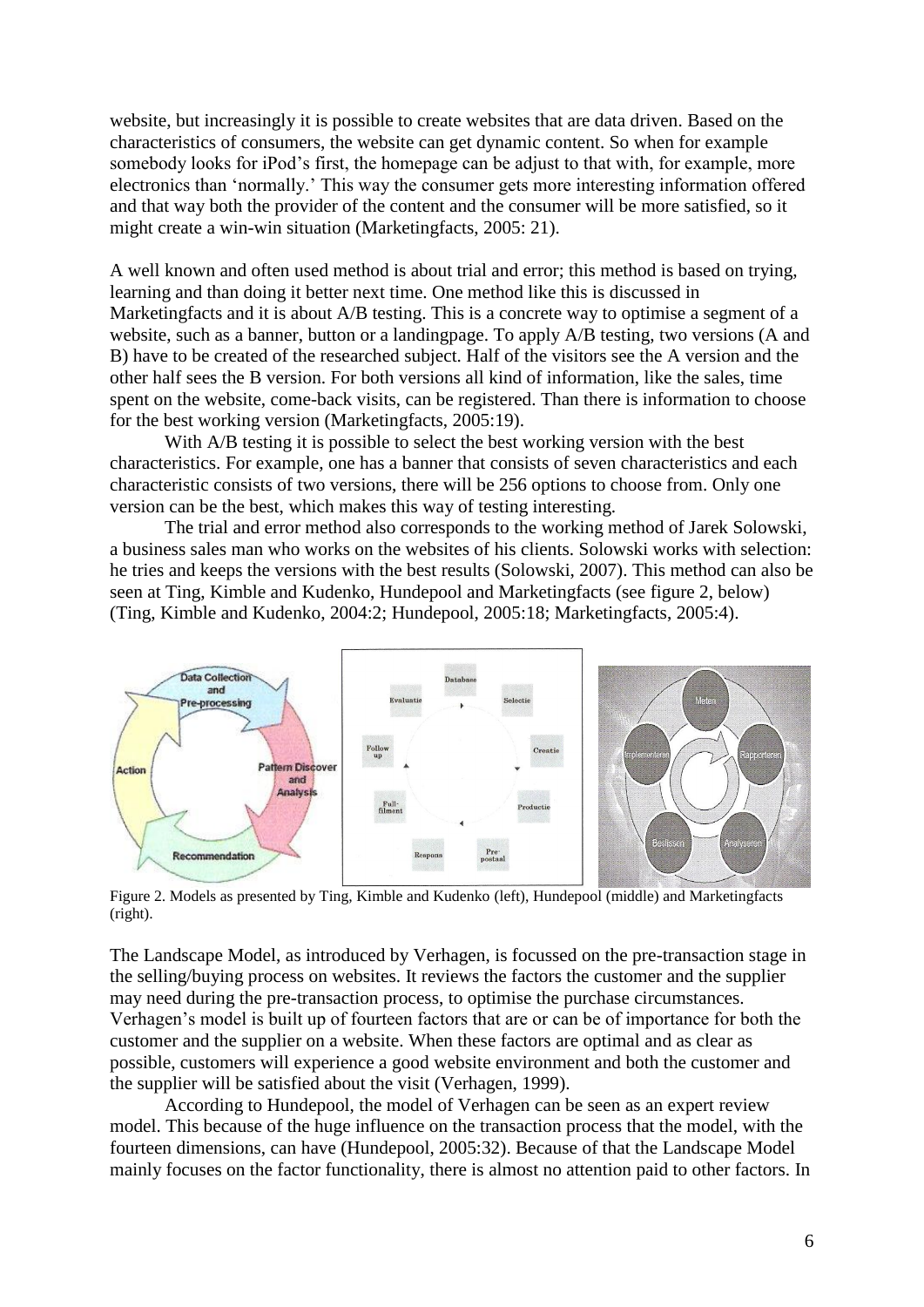the discussion Verhagen states shortly that *usability* has to do with the clarity of the pretransaction process. According to Verhagen it contains aspects like website navigation, download time, layout and graphics.

Steve Krug is an usability consultant and writer of the book 'Don't make met think!' Krug's focus in his book is on design principles that influence website usability. In twelve chapters principles are reviewed that, according to Krug, form the basics for web usability. Krug outlines that his book is written from 'a common sense approach.' The book can be seen as a model for website usability and as a method for reviewing website usability (Krug, 2005).

In short, some examples of Krug's work will be outlined here. The most important guideline, according to Krug, is 'don't make me (/ the website user) think.' A website is best when it is self-evident, obvious and self-explanatory. This way a website user will not have (too many) questions when looking at a website and he/she will directly know what he/she can find where and how to get (to) that. This principle counts for terminology as well as for lay-out. Some other 'rules' of Krug are 'Create a clear visual hierarchy,' 'conventions are your friends' and 'website users don't read pages, they scan them.'

From Krug's point of view, usability exists of clear web pages (don't make me think when reading the menus, and more important, do not make me have to search for the menus), navigation (street signs and breadcrumbs) and design (create pages for scanning and not for reading). Accessibility and for example cascading style sheets, the presence of a website ID and fast loading pages are also part of Krug's approach to usability.

The World Wide Web Consortium, in short the W3C, is an international consortium that has the mission 'to lead the World Wide Web to it's full potential by developing protocols and guidelines that ensure long-term growth for the Web'[\(http://www.w3.org/Consortium\)](http://www.w3.org/Consortium). One substantial item W3C focuses on is website accessibility. By introducing the Web Accessibility Initiative, which offers guidelines for website accessibility, the W3C tries to improve websites to 'create an accessible Web which is essential for equal opportunities for people with disabilities.' Many of the guidelines are of great value for people without disabilities as well, for they offer web benefits that are applicable on many website aspects [\(http://www.w3.org/WAI/\)](http://www.w3.org/WAI/).

## <span id="page-6-0"></span>**4. Concluding on website usability and the appeared other groups of factors**

What usability is, or 'at least is,' is often rather clear. It is about navigation, design and clear interfaces within the website. It is about making sure the website is easy and user friendly for all website users and about making sure that website users can complete an action without experiencing discomforts. These examples show that the concept of website usability can be approached very broadly. This creates a challenge to refine the concept of usability.

To clarify the meaning of usability it might be helpful to identify certain groups of factors that are on the one hand maybe also part of usability, but on the other hand at least for an important part also different and unique. As it seemed in the previous chapters, from the various authors and researchers, a few groups of specific factors that are used by one or more researchers, can be identified. With the help of these groups of specific factors, an appropriate way to approach the group of 'usability factors' can be found as well.

While surfing the internet on the subject of website usability a diverse attention was paid to website accessibility. With the help of (often small) modifications many website aspects can be bend in a way that is much more user-friendly. This can bring significant improvements for both disabled and 'normal' website users. Examples of factors are 'every non-textual element has also an alt-text,' 'when pop-ups arise, let the user know' and 'give every frame a title, this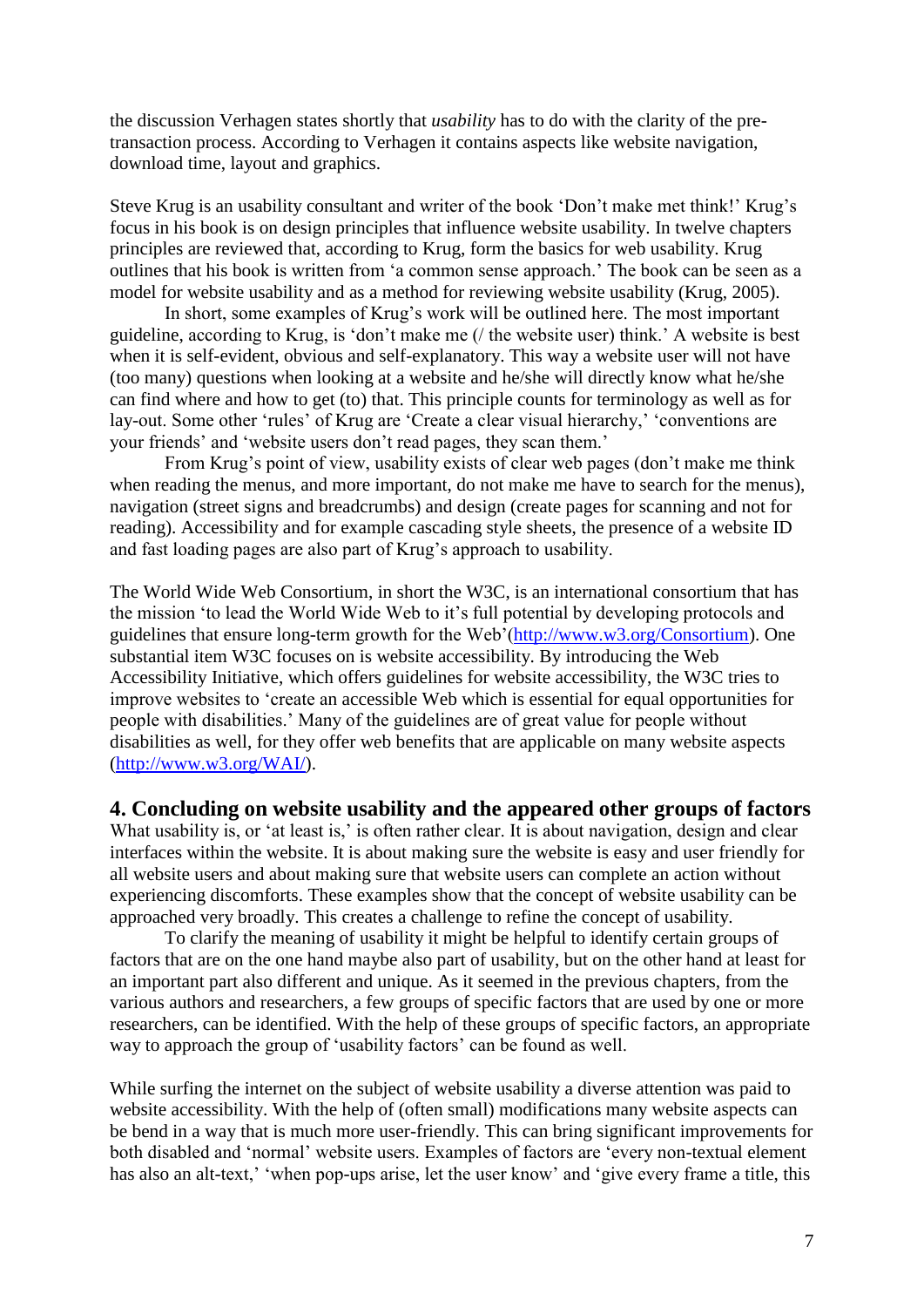makes the identification and navigation easier.' Because of the deviate character of this group of factors and their specific focus on accessibility, the group of factors has been recognized as a group of factors on their own. They will be called *accessibility factors.* 

One group of factors is of a technical approach while influencing the website experience of website users. The factors in this group make sure that the website is available on different platforms, with various screen resolutions and that, if possible, the website is for example browser independent. These factors are about certain preconditions that create a website where the website user can experience a form of availability, continuity. It is useful to separate this group of factors from the big 'usability group' of factors for they differ from this group because of the technical aspect which creates the availability of surfing. Examples for these factors could be 'the website has high loading speed,' 'most information is available without the need to scroll' and 'photographs can be seen enlarged.' In the next chapter these factors will be called *availability factors*.

While reading Verhagen it became clear that there is also a group of factors that serve another specific goal on their own. These factors contribute to the optimisation of a specific aim, like for example selling products as in the research of Verhagen. Verhagen calls these factors 'functionality factors,' for they help to make sure something (like selling products) works well (Verhagen, 1999). In this research the group of factors keeps the same name, although the content is slightly different than the way Verhagen uses it. In this research the *functionality factors* stand for factors that contribute to optimising one of the many different aims a website can have, like for example selling products, bringing over information or creating an environment where people can communicate with each other.

One last group of factors is about the ease of how to use a website and how to navigate on the pages so the website user can find what he or she needs. It is about the lay-out, links, buttons, texts and menus. But also about consistency on many areas, about the use of icons and about the availability of site-maps and search options. These are the factors that directly influence the usability, or the website-user-friendliness, of a website. They are about navigation, visual aspects and about clarifying the website in general. The factors that have an influence on these areas, will be called *usability factors*.

#### <span id="page-7-0"></span>**5. An integral Website eXperience Model**

This research will introduce the Website eXperience Model (the WEM), accompanied with a corresponding method; the Website eXperience Review (the WER). In the WEM groups of factors that have an influence on website experience have been combined. These factors find their origin in prior research on website experience and website usability. They are about plain usability, about technical ánd user-friendliness, about accessibility and about factors that support certain special aims of websites. The WEM tries to be all-inclusive for all possible factors that are of influence on website experience are taken into account.

The Website eXperience Model is built up of four groups of factors that are of influence on website experience; usability, accessibility, functionality and availability. Every group of factors exists of many specific 'factors' that together form the basics of how to optimise one group of factors on a website. When these single factors (like for example 'breadcrumbs are available' and 'a sitemap is available') are listed and written out together, they can form the character X (see the picture below on the right).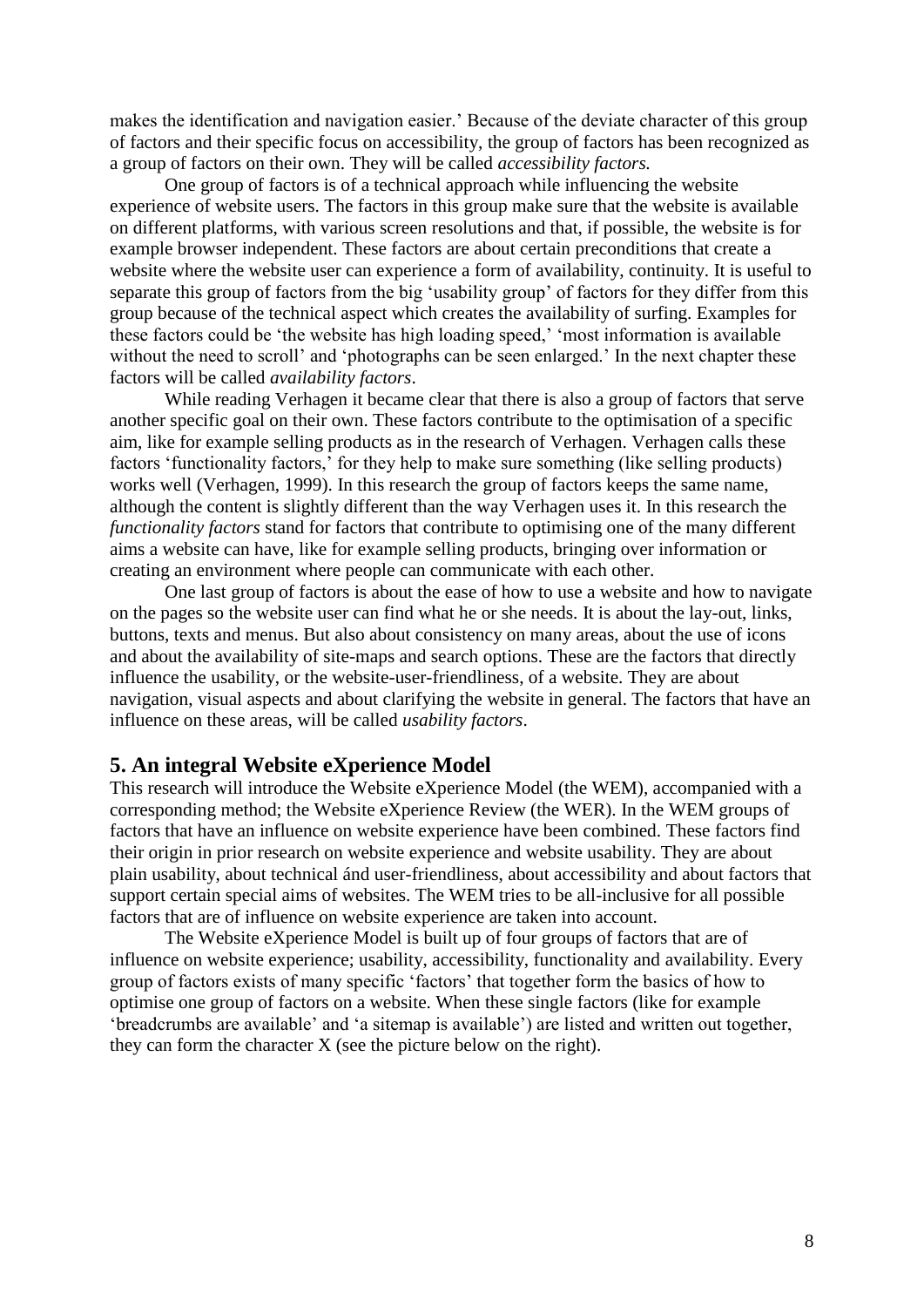

Figure 3. A schedule about four groups of factors (left) and the same factors written out (right)

This written out 'X model' makes it difficult to work with the different factors (they have become unreadable). Also, can be seen that the shape does not form a good recognizable X, for every group of factors has another amount of factors. Therefore it was chosen to overwrite these factors in an abstract way (see the picture below on the left). The horizontal lines stand for the many individual factors that can be added in on those positions. That way the model can be expelled easily as well. In the picture on the right, the names of the four groups of factors are filled in, to show which four groups of factors together form the X.

The X is the central theme of the Website eXperience Model. This is because the four groups of factors form an X together and exclusively when áll four groups of factors are optimised, they form the X and only than the website eXperience can be optimal. All factors have an specific influence on the eXperience of the website users so only combined the optimal eXperience is obtained. Besides, the X refers to the word 'eXperience' which is the core of the Website eXperience Model for the WEM stands for (optimal-) website experience.



Figure 4. On the left the X-Model with abstract factors; on the right the X-Model filled in with the names of the groups of factors.

# <span id="page-8-0"></span>**6. The Website eXperience Review**

As a corresponding method with the Website eXperience Model the Website eXperience Review has been developed. The WER is a method to help achieving the goals for which the WEM stands for; an optimal website experience for all, or most, website visitors. The WER founds its origin in the four groups of factors as used in the WEM. In the WER, these four groups have been filled in with factors that form the basics for a pleasant and positive website experience for the website user (Groeneveld, 2007: 24).

The Website eXperience Review exists of a list of (at the moment) 136 factors, divided into the four groups of factors as denominated in the Website eXperience Model. For each factor the WER-examiner can verify whether the scrutinized website suffices to the criterion and define this in a accompanying formulary with a 'yes,'  $\pm$ ', 'no' or 'not applicable.' At the end, in a special, easy to use formulary an estimation can be made with all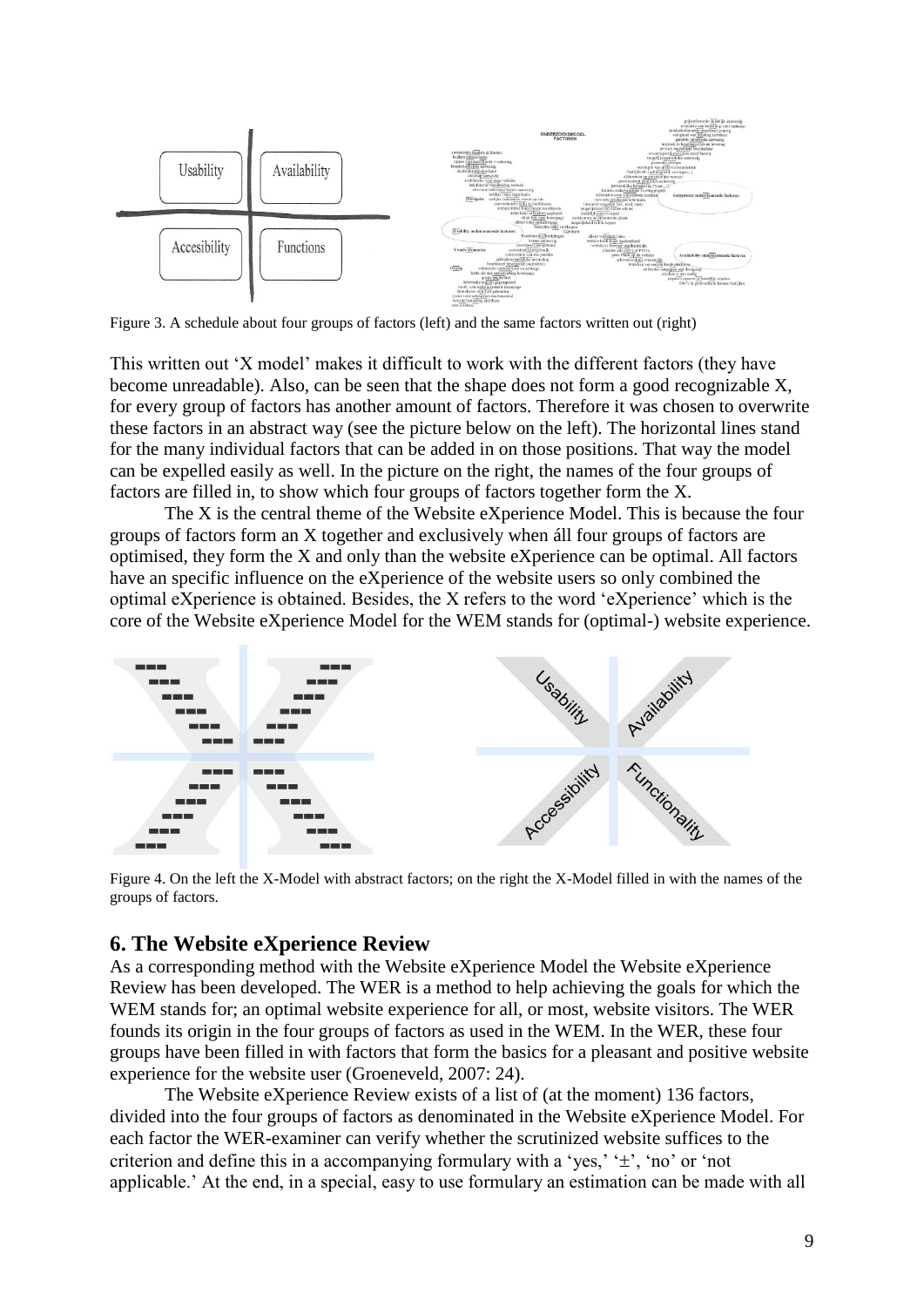the 'scores' on the different reviewed factors. With this information graphics can be made which describe the percentages of good, neutral and not good examined factors. This way the state of the website eXperience can be outlined, visible in one easy glance and in one clear figure. It is important to make it this clear for often a picture is more attractive to look at than reading a text or a list of numbers. This is one of the powerful features of the WER.

| A bereken score Usability                                                 |         |                 |     |        |                |                  |
|---------------------------------------------------------------------------|---------|-----------------|-----|--------|----------------|------------------|
|                                                                           |         | Totaal factoren | $=$ | 37     |                | <b>Usability</b> |
| a ja                                                                      | 13 keer | 37 - d          |     | 30(x)  |                |                  |
| b ±                                                                       | 10 keer | :100<br>x       |     | 0.3(y) |                | l⊟ja ⊛           |
| nee<br>c.                                                                 | 7 keer  | ٧<br>а          |     | 43,33  | %<br>(A)<br>ia | l⊟±<br>OV)       |
| d n.v.t.                                                                  | 7 keer  | b               | $=$ | 33,33  | %.<br>(A)<br>Ŧ | $P$ see $( A )$  |
|                                                                           |         |                 |     | 23,34  | %<br>nee(A)    |                  |
| x 100% van hoogst te behalen score<br>1% van hoogst te behalen score<br>M |         |                 |     |        |                |                  |

Figure 5. One example of a calculation (in Dutch) for one of the four factors (here: the factor usability).

Below the four groups of factors will be discussed solely. For every group the meaning of the group will be described in the context of this research. Also the origins of the factors, both in relation to the groups of factors as well as in relation to the specific unique factors, will be outlined.

## Usability

To obtain information on *usability factors* different sources and researches were explored. It appeared that usability factors are about the lay-out, links, buttons, texts, menus, navigation, visual aspects and about clarifying a website in general. They directly influence the website user-friendliness as experienced by the website user.

Of great guidance in the usability research was the book 'Don't make me think!' of Steve Krug. In his work Krug is often quite broad in his advise on usability. A good example of this is that he states that the main rule is that people should not have to think when visiting a website. He could also have been more specific, like 'use clear tags for the links in the main menu on a site' but often he does not reach this specific level (Krug, 2006).

The usability factors as implemented in the Website eXperience Review find their origins, besides in the work of Krug, also in the work of George. In her research George scrutinizes the website design of a university library website and by doing so many recommendations are made, which were greatly applicable in the Website eXperience Review (George, 2005). Also the work of Nielsen, the research of Ting, Kimble and Kudenko and the work of Hotchkiss have been inspirations for some of the factors on usability (Hundepool, 2005: 32; Ting, Kimble and Kudenko, 2004; Hotchkiss, 2004).

## Accessibility

Accessibility is a part of the website experience for all website users; although for some users it can be of greater importance than for others. The accessibility guidelines of the World Wide Web Consortium (the W3C) form the basics for the compilation of the *accessibility factors*. This group of accessibility factors meets the shortcomings of some of the website users and this way they help to minimise the problems these website users might struggle with while using a website. Therefore it is of great importance that this group of factors is taken into account as much as possible within every website. Optimal website accessibility will contribute to improve or create the best possible website eXperience for the website users.

Because of the very broad, extensive and seriously composed list offered by the World Wide Web Consortium, in the Website eXperience Review the 'accessibility guidelines' of the World Wide Web Consortium form the basics for this group of factors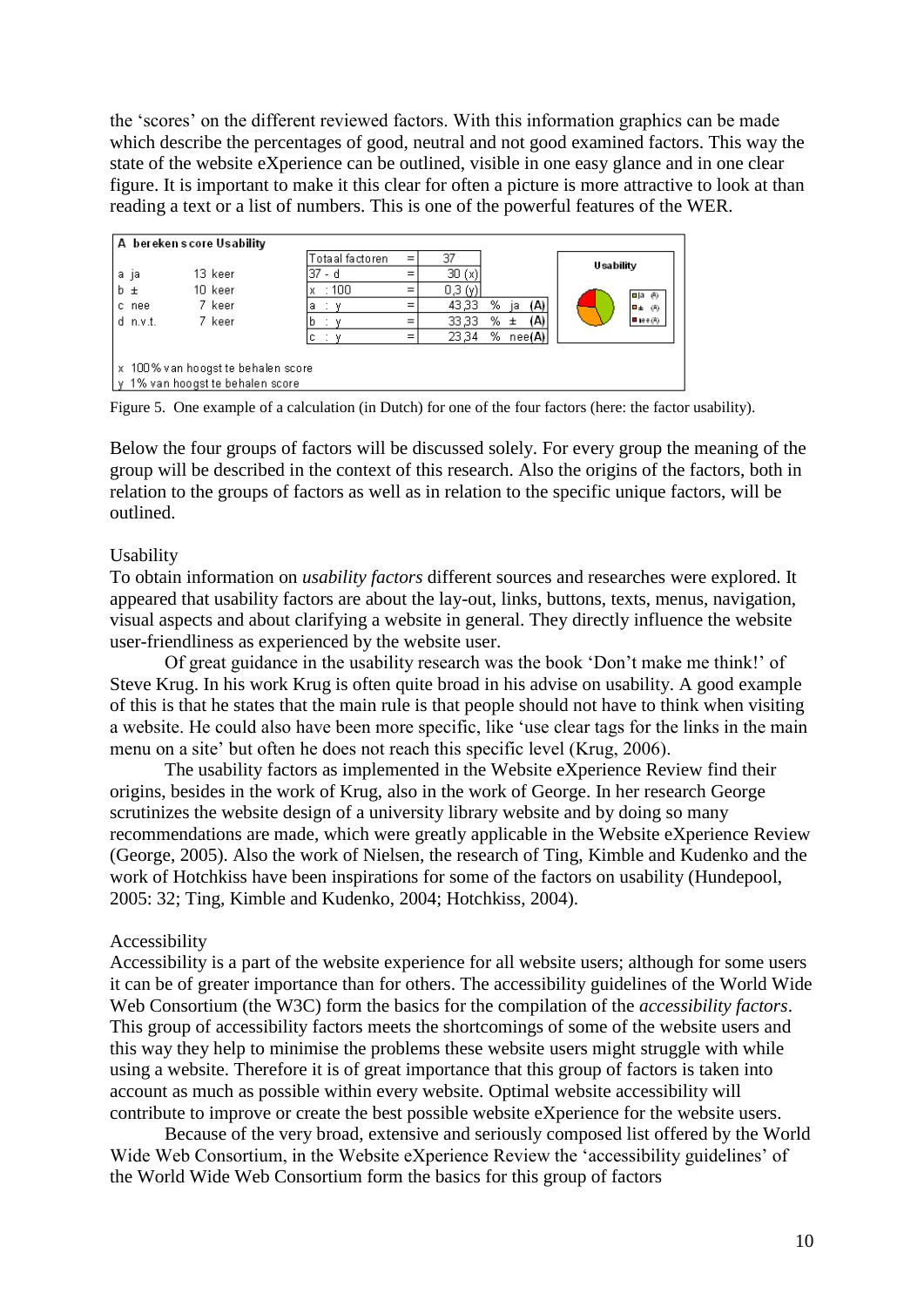[\(http://www.w3.org/WAI/\)](http://www.w3.org/WAI/). The Dutch website [www.drempelsweg.nl](http://www.drempelsweg.nl/) referred to the W3C website as well and gave useful explanations by the various factors (unfortunately this website has been dissolved recently).

#### Availability

For the composition of the group of *availiability factors* the approach of Galloway has been of great importance. Galloway states that despite the fact that the internet is a decentralised network composed of many different data fragments, it is able to use the application layer to create a compelling, intuitive experience for the user. According to Galloway, the explanation for this lies in availability, continuity. Galloway speaks about this for the whole web and the surfing between and within websites (Galloway, 2004:64-72). In the context of this research the same concept is used as applicable on single websites and webpages as well.

The origins of the availability factors are on a technical level but besides that, also on a level where the factors have a direct influence on the website user's website experience. Examples of factors are 'pictures can be seen enlarged as well', 'most website information is also visible without scrolling' and 'the website has a high loading speed.' This way availability can be guaranteed as much as possible so the website user can surf and use the internet and the websites in a less bothered way. The more natural this is, without discontinuities, the greater the website experience will be for the user.

The availability factors as implemented in the Website eXperience Review find their origins in the work of Galloway with for example with 'avoid dead links' and 'make sure the website is browser independent,' Van den Elzen with for example 'when using pictures use .GIF's in stead of .JPEG' and Nielsen's acronym Homerun with for example with 'minimal download time' (Galloway, 2004: 64-72; Van den Elzen, 2003: 297; Hundepool, 2005: 32).

#### Functionality

The *functionality factors* are significantly different from the other three groups of factors, for this group of factors can be specified for different website aims. Therefore there has not been one indisputable list of absolute functionality factors. Every website will have different aims or goals to reach, like for example creating a nice environment to bring people together (forums, blogs, chatrooms) or selling products (commercial internet shops). These different aims ask for different approaches for they depend on many various factors. For every aim, a different list of functionality factors can be composed.

Hundepool provides five types of website contents that can have an example function for the different website aims, which fit in appropriately in the WEM and will therefore be mentioned here. The first type is information (-providing/ exchange), the second is (a form of) amusement. The third type is transaction (the exchange of values, like buying and receiving something) and the fourth type is communication (the exchange of messages or another form of interactive communication). The fifth and last type is the tele-service; the on distance operating/steering of an instrument, machine et cetera (Hundepool, 2005:31).

When applying the Website eXperience Review the functionality factors have to be filled in containing the specific content of a website in mind. The factors therefore are not applicable on every website, but only on the group of websites that they are specifically compiled for. Research has already been done for one kind of functionality factors; the factors that influence the website experience during the (pre-)transaction stage. These factors are applicable on all retail websites where products are sold (Verhagen, 1999).

On four of the five types of website contents, as proposed above by Hundepool, research still has to be done. These factors are not scrutinized yet. The functionality factors as implemented in the Website eXperience Review can possibly be filled in with the factors for websites with in their core content transaction (the third type). In the Website eXperience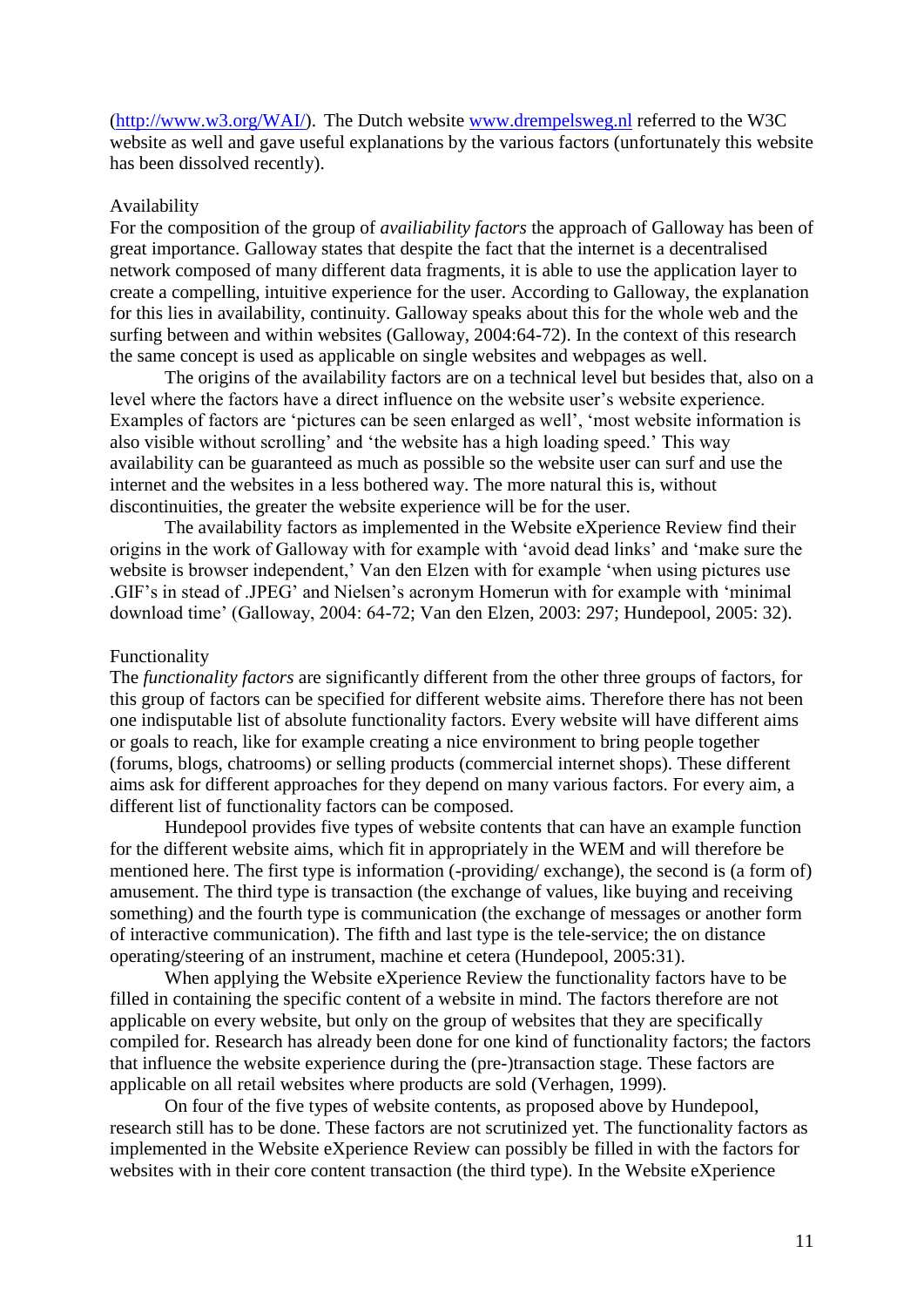Review these factors find their origin in the research of Verhagen, for he supplies a thoroughly researched list of fourteen factors that are of great influence on the website experience during the transaction process (Verhagen and Broere, 2005).

# <span id="page-11-0"></span>**7. About the fine lines between the groups of factors**

Sometimes the factors of the four groups of factors seem to overlap or seem to belong to more than one group of factors. To visualize this the figure below on the left is created; it is a picture of a website which is built up of the four groups of factors, only the distinction between these groups is not a straight line but a line as the lines in a jigsaw puzzle. The figure below on the right shows, on the contrary, the strict lines between the four fields of factors.

Examples of possibly overlapping factors are 'you are here indicators are available' and 'pictures can be seen enlarged'. The first factor could belong within *usability factors* and within *accessibility factors*. Chosen is to place this factor in the usability factors because of the high importance for most website users to know where they are, although it is also of great importance to for example blind persons to know on what page of a website they are. The second factor could be part of the *availability factors* as well as of the *functionality factors* (when these are created for the transaction process). Chosen is to place the factor in the *availability* factors group, for the factor is of importance on every picture and not just on pictures that are for example about products that are sold.

Within the figure of the four jigsaw puzzle-pieces the main proclamation of the Website eXperience Model is visible; when all the four groups of factors are optimised, all the factors form an optimal website experience. It is like how jigsaw puzzle-pieces form a complete picture when placed at the right place. Translated to the WEM this is an optimal website experience for the website user and all pieces of the puzzle are needed to achieve this.

One comment must be made as well, and that is that the positions of the four groups of factors in the X Model are chosen at random. It is not like that the overlaps are, like in the puzzle figure, especially for two certain groups of factors, they all could be switched. The figure of the puzzle therefore is symbolic and not absolute.



Figure 6. Left: The X-Model filled in with abstract factors. Right: the four groups of factors, filled in like as a puzzle, as situated in an internet-screen (for it is about website experience).

# <span id="page-11-1"></span>**8. Discussion, Research Framework and Implications**

After applying the Website eXperience Review websites will be far more user-friendly on several levels; think of usability, accessibility, availability and functionality. When these groups of factors are established the website experience of website users will be optimal. When reaching this, the main goals of what the Website eXperience Model stands for are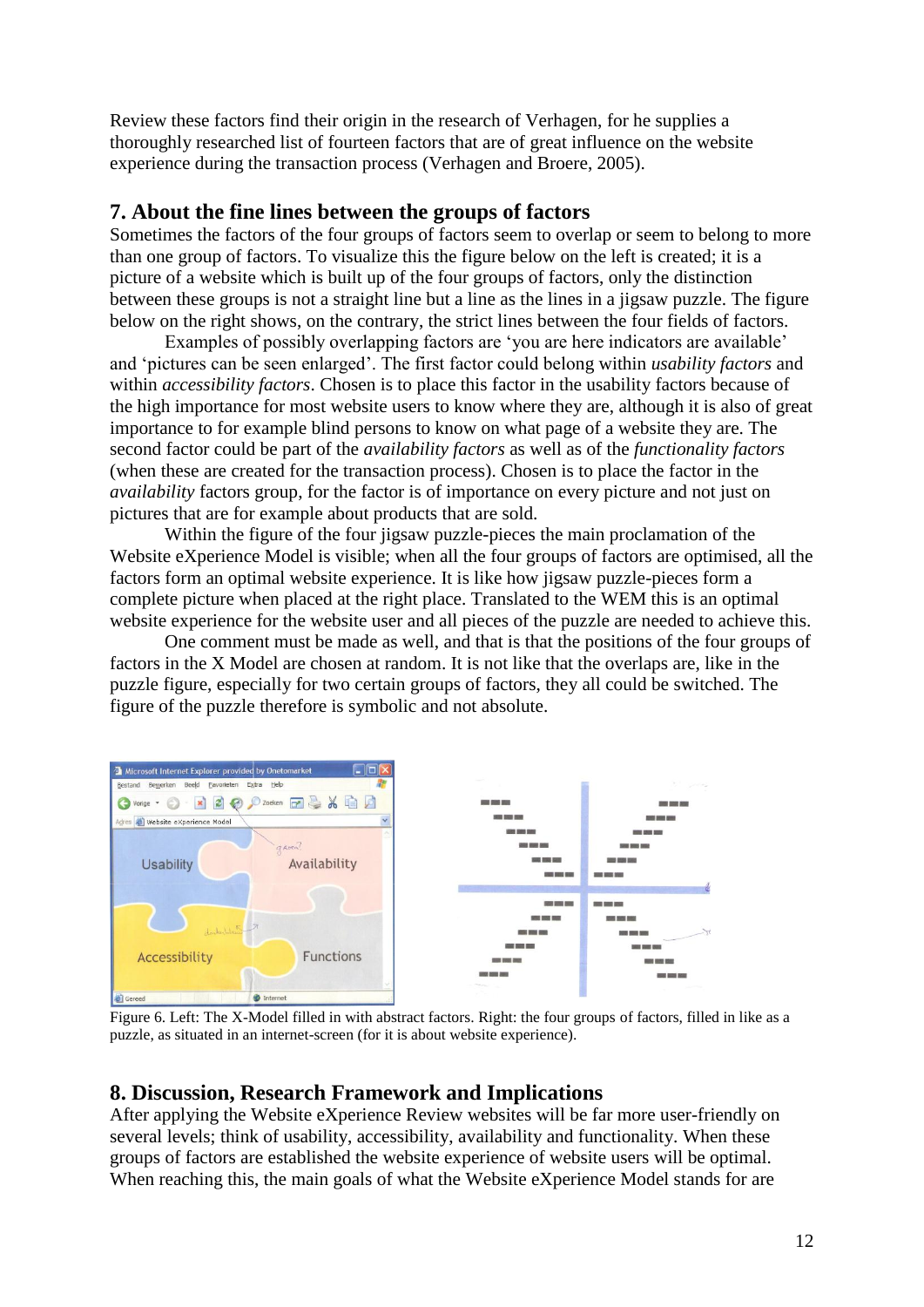achieved: the website user experienced a comfortable website where he or she could find and do what he or she wanted without experiencing any discomforts and, because of this optimal experience, the goals of the website have been reached as well.

A powerful aspect of the Website eXperience Review is that the factors can be expanded easily. New factors can be added almost effortless. This way, when updated regularly, the Review will remain relevant. This expanding is, because of the fast developing technical changes, especially interesting for the availability and accessibility factors.

The group of functionality factors can be filled in with at least five different groups of factors (as identified in this research) that all have a specific website aim they focus on. At present only one group of factors is scrutinized. It is strongly recommended that further research should be done on this area, to accomplish the completion of the Website eXperience Review. Eventually, this research can be done by (the orders of) the institutions that require the missing information.

Another recommendation for further research is that it will be useful to pay more attention to the website usability as perceived by the website user. Research has shown that the perceived website usability is a very important part of the store's image and that it can therefore influence shopping behaviour tremendously (Flavián, 2005: par. 2). Due to the influence of perceived website usability on online shopping, it can be assumed that this also counts for other types of websites. This strengths the need for further research.

Besides reviewing website experience and optimise website design, it can be useful, when the opportunities are present, to also optimise a website with the approach of trial and error. This is a long term method that happens within the process of creating a website, analyse the results and improve the website. Also, with the assistance of a/b testing, certain specific parts of a website can be improved. Both of these methods can be relevant and interesting for websites with the focus on a (highly-) specific target group, for in those cases the general factors for optimal website experience might be slightly different. When the circumstances admit further website testing, this can always provide useful feedback, which should undoubtedly be encouraged.

## <span id="page-12-0"></span>**References:**

Castells, M., *The internet galaxy. Reflections on the internet, business and society.* Oxford University Press, 2001

Dolberg, S,. *Software strategies 'Transactive content'.* Research Corporation Forrester, 1997

Flavián, C., *The role played by perceived usability, satisfaction and consumer trust on website loyalty.* University of Zaragoza, Spain, 2005

Galloway, A.R., *Protocol: How control exists after decentralization.* Cambridge: MIT Press, 2004

George, C.A., *Usability testing and design of a library website: an iterative approach*. Carnegie Mellon, USA, 2005

Groeneveld, R.E., *Stageverslag. Leren en werken bij internetmarketing bedrijf Onetomarket.* Utrecht University, 2007